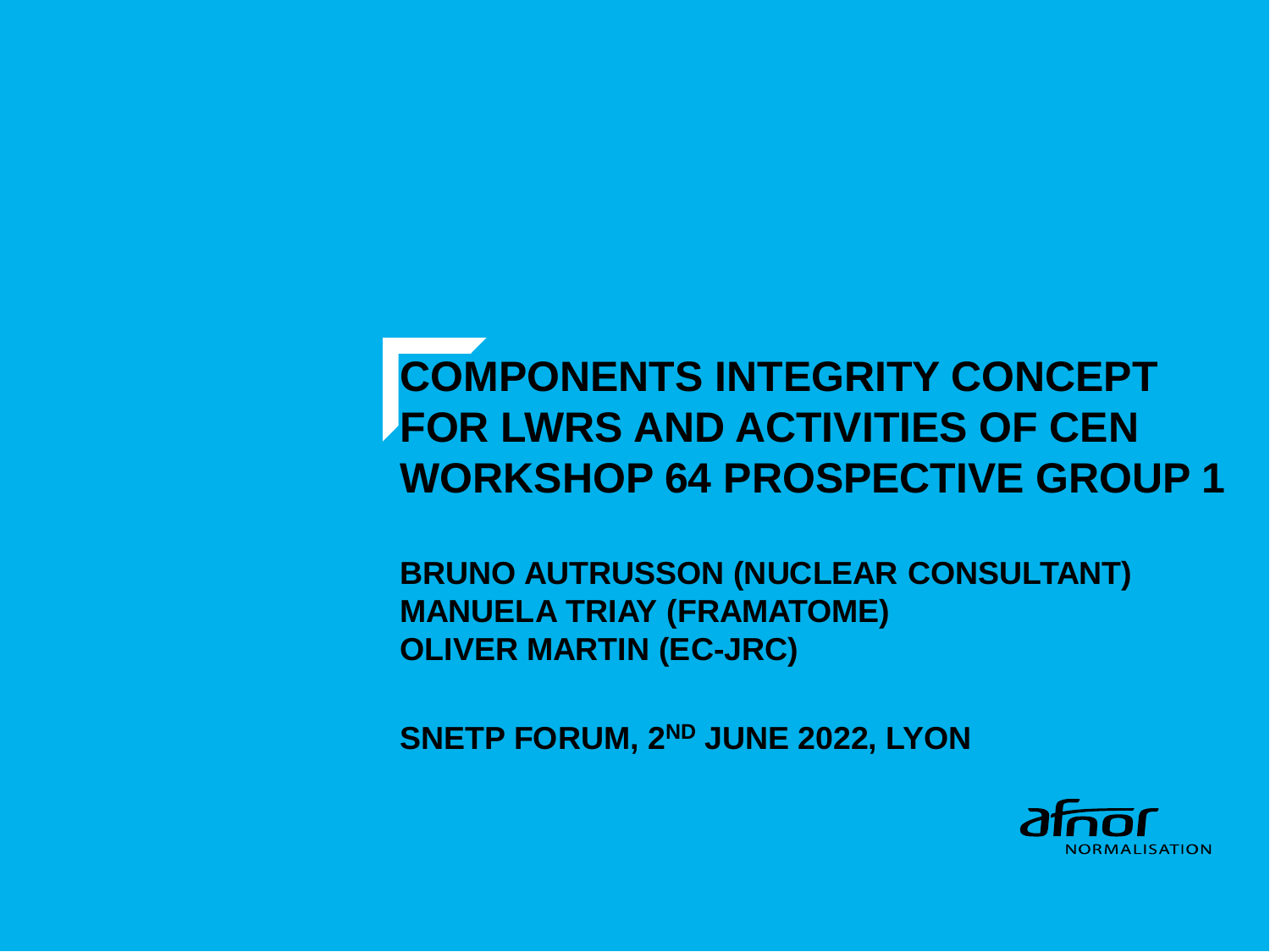## **MISSION OF CEN WS64 PG1 2014 - 2022**

**CEN-CENELEC Initiative on the further evolution of the AFCEN codes (= French nuclear codes & standards) and thereby harmonisation of nuclear codes & standards (NC&S) at European level.**

**Scope of Prospective Group 1 (PG1) are mechanical components of Gen II/III LWRs and RCC-M.**

Two focus'**:**

- Generation II reactors, the lifetime extension up to 60 years including the large refit
- Generation III reactors, new build
- RCC-M devoted to design and RSE-M code devoted to in-service inspection and surveillance of mechanical components of Gen II and III LWRs,
- PG1 members are familiar with Russian PNAEG code, German KTA code and U.S. ASME BPVC code
- PG1 deliverables (also other PGs) are Code Evolution proposals and Recommendations for R&D projects.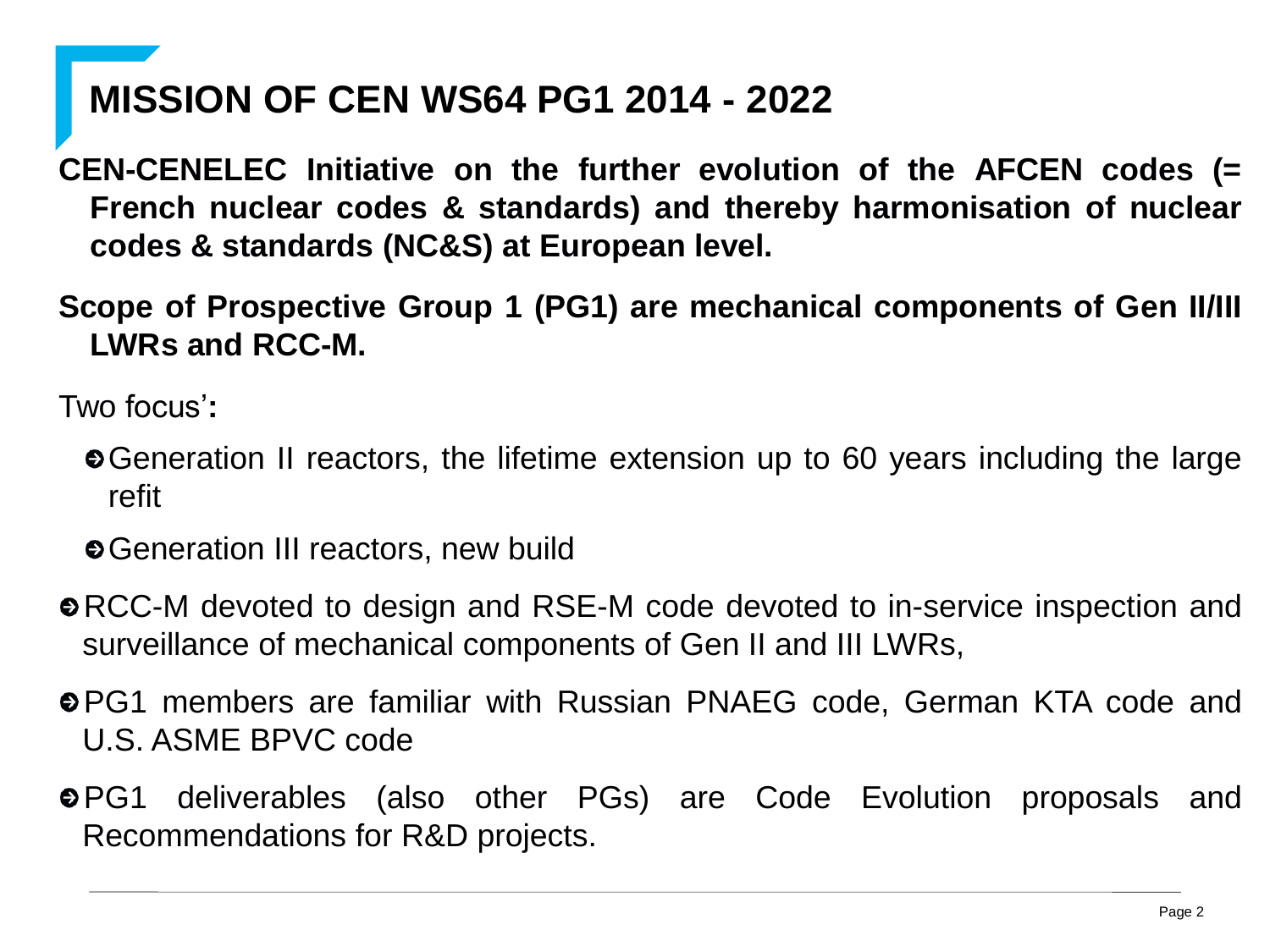# **PG1 MEMBERS**

| <b>AFCEN</b>                                                         | <b>AFNOR</b>                                                        |
|----------------------------------------------------------------------|---------------------------------------------------------------------|
| <b>CEA - French Research Company</b>                                 | Tractebel Engineering - Belgium nuclear supplier                    |
| EDF – French Energy                                                  | <b>ENSI - Swiss Nuclear Safety Authority</b>                        |
| EC-JRC - European Commission - Joint<br><b>Research Centre</b>       | <b>FENNOVOIMA - Finnish Energy</b>                                  |
| <b>FRAMATOME – French Nuclear Supplier</b>                           | <b>STUK - Nuclear Safety Authority of Finland</b>                   |
| <b>IRSN</b> - Technical support of French Safety<br><b>Authority</b> | <b>GRS</b> - Technical support of German Safety<br><b>Authority</b> |
| UJV - Nuclear Research Company of Czech<br>Republic                  | VGB Powertech - German Energy                                       |
| <b>Nuclear Consultant</b><br>e.                                      |                                                                     |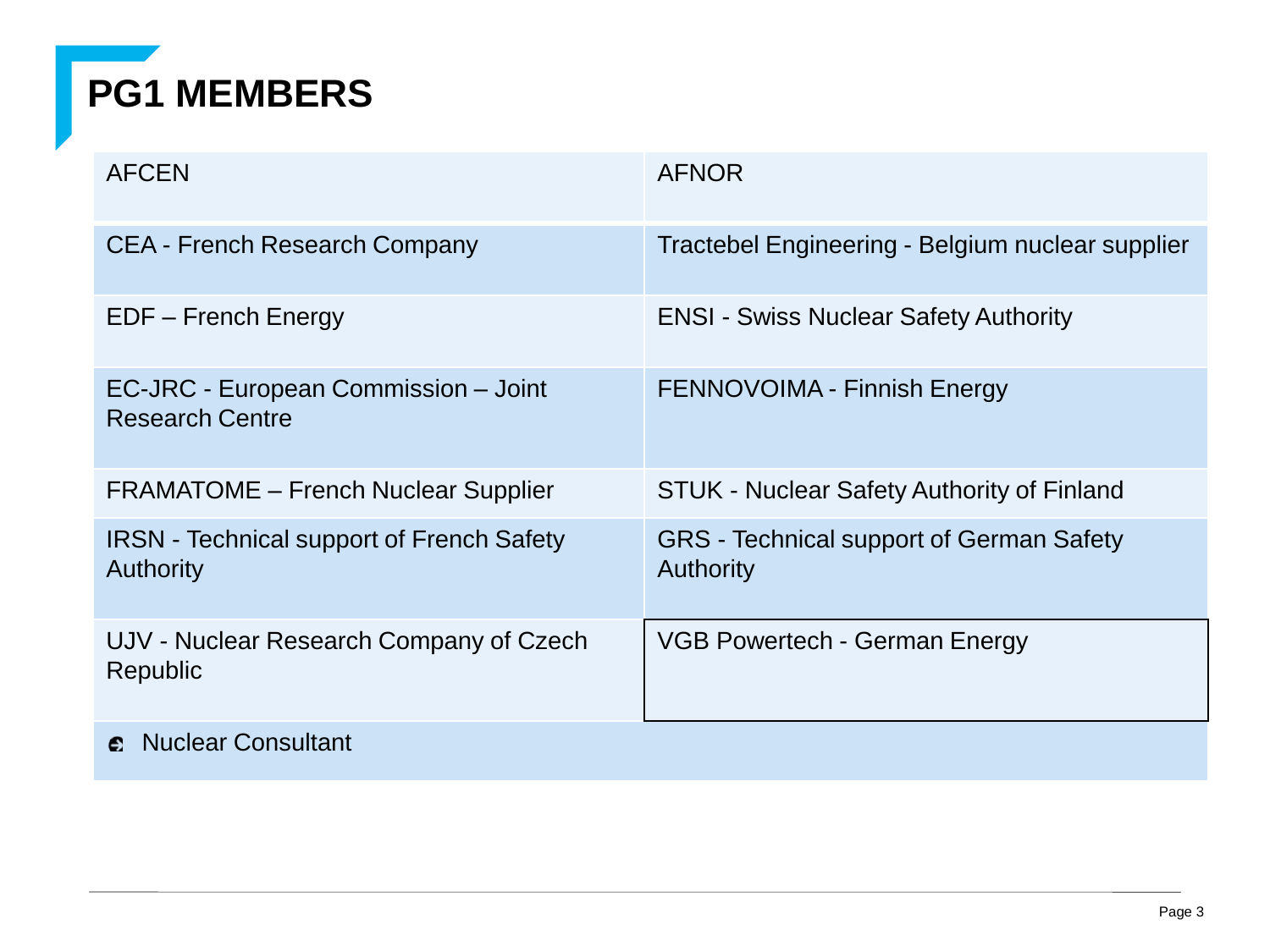## **NEW MATERIALS AND NEW CHARACTERISATION TESTS**

#### **Additive manufacturing in nuclear safety equipment**

- Commonly used in non-nuclear industries and for deployment in nuclear achievement of acceptable mechanical properties with high level of reliability must be demonstrated,
- ⚫ Demonstrate process stability & reproducibility and assess influence of process parameters,
- Process monitoring and assessment of material properties are challenges (NDT, witness specimens…),
- ⚫ Assessment of ageing behaviour.

R&D project to answer above is required, which was launched in the meantime (Euratom project NUCOBAM).

### **Small punch test (SPT)**

- SPT may be used as an alternative / complementary test to uniaxial tensile test and to Charpy impact test to determine tensile properties and DBTTs respectively.
- Two possible applications: mechanical properties determination of alloys in design & manufacturing of mechanical components and monitoring of ageing degradation of mechanical components of operating NPPs.

SPT is useful where available quantity of material to be tested is small.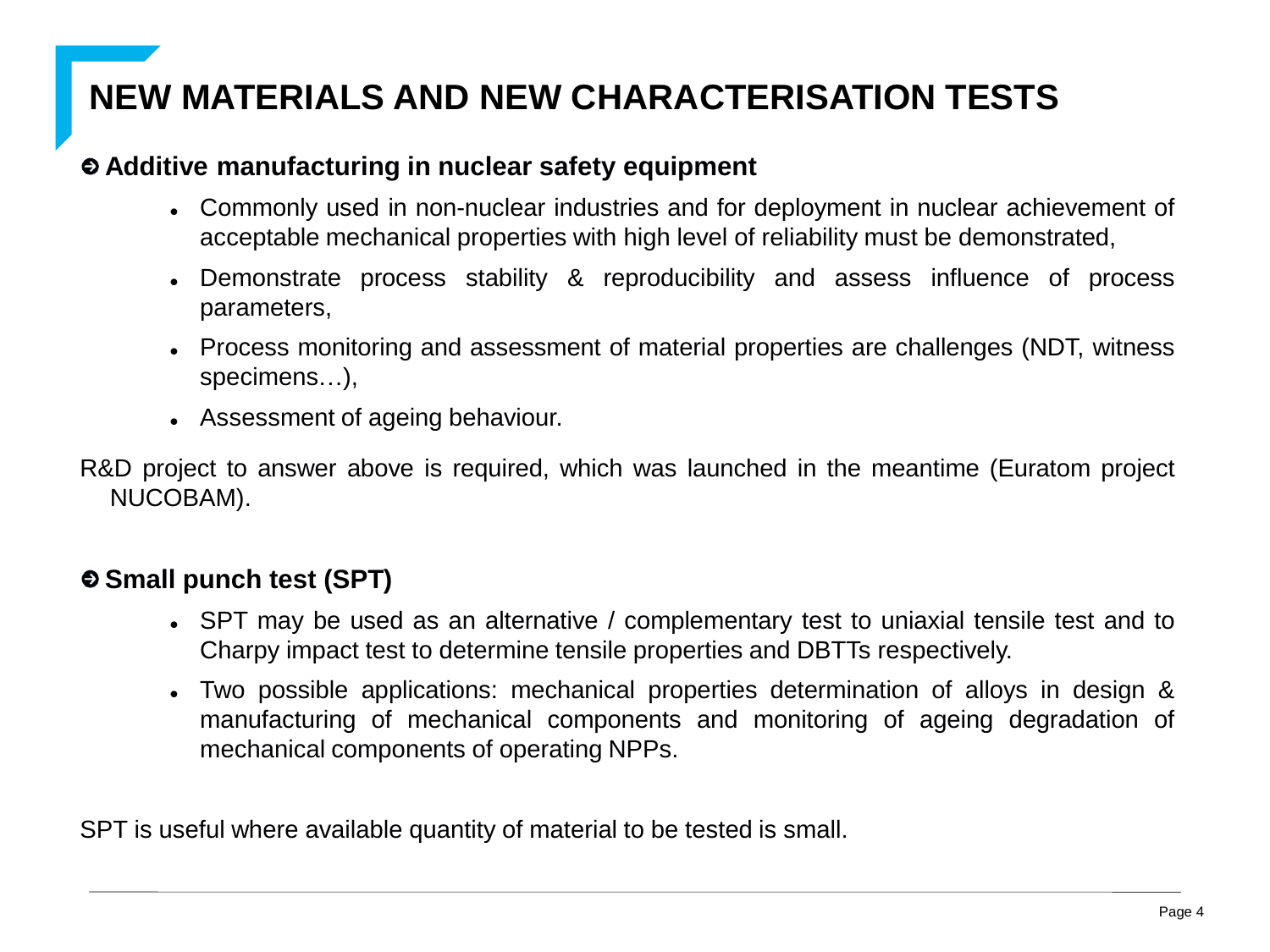## **LONG TERM OPERATION OF GEN II & III LWRS**

## **Purpose of LTO**

- Safety-related SSCs may be affected by relevant ageing effects and degradation mechanisms in a manner preventing their capability to perform the necessary safety function until end of life reactor shutdown.
- LTO has required significant R&D, mainly, in the fields of thermal and irradiation ageing, corrosion and fatigue damage and numerous projects have been performed in the past.
- Within PG1 a systematic analytical approach was used to identify those ageing phenomena which have an important effect on the LTO capacity of components and whether these phenomena are covered or not by RCC-M and other codes (RSE-M).

## **Some examples**

### *Denting*

- Denting of steam generator tubes and tube plates has been found to being of higher concern and should avoided by proper design.
	- Share R&D feedback to confirm or not the importance of such phenomena in case of LTO.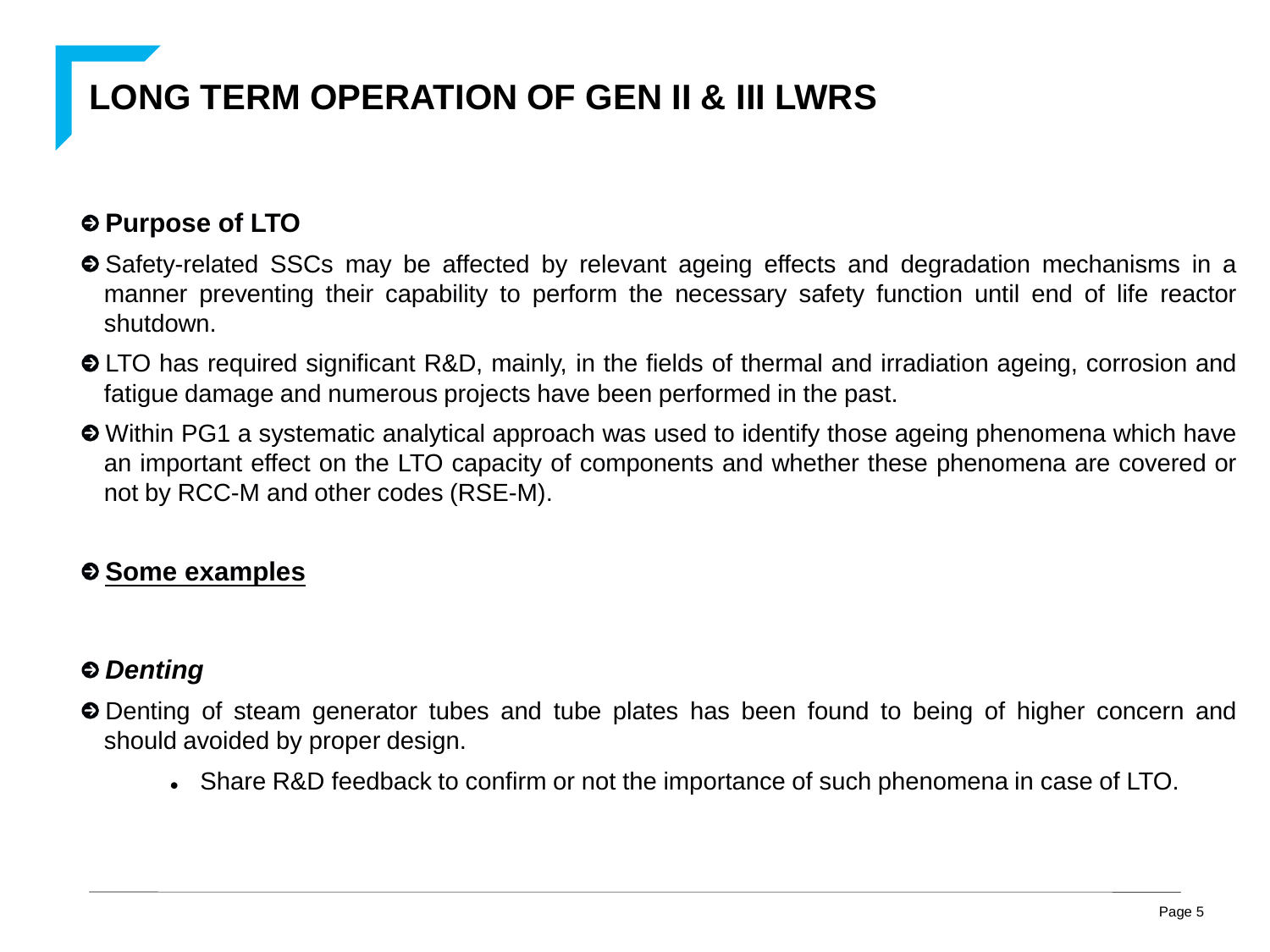## **LONG TERM OPERATION OF GEN II & III LWRS (2)**

### *Inter Granular Stress Corrosion Cracking (IGSCC) of commonly used alloys and their weld alloys*

IGSCC was observed in some BWRs and PWRs commissioned in the 1970s / 80s within a few years after starting reactor operation, e.g. Alloy 600 SG tubes and Alloy 182 welds. Solution was to use Alloys 690, 152 and 52 instead that are less susceptibility to IGSCC (but at the expense of being more prone to hot cracking in case of Alloys 152 and 52). Until now no known cases of IGSCC of Alloy 690, 152 and 52 in operating LWRs

> • Recent and currently on-going research and evaluation on IGSCC of Alloys 690, 152 and 52 should be monitored.

#### *Prevention of steam generator tube wear*

- Wear is a damage mechanism where two parts touch each other in a highly dynamic manner, pretty much hitting each other. The area between tube bundle and the anti-vibration bar in the tube bend region may in principle be concerned by this damage mechanism.
	- Share R&D feedback to confirm or not the relevance of this phenomena in case of LTO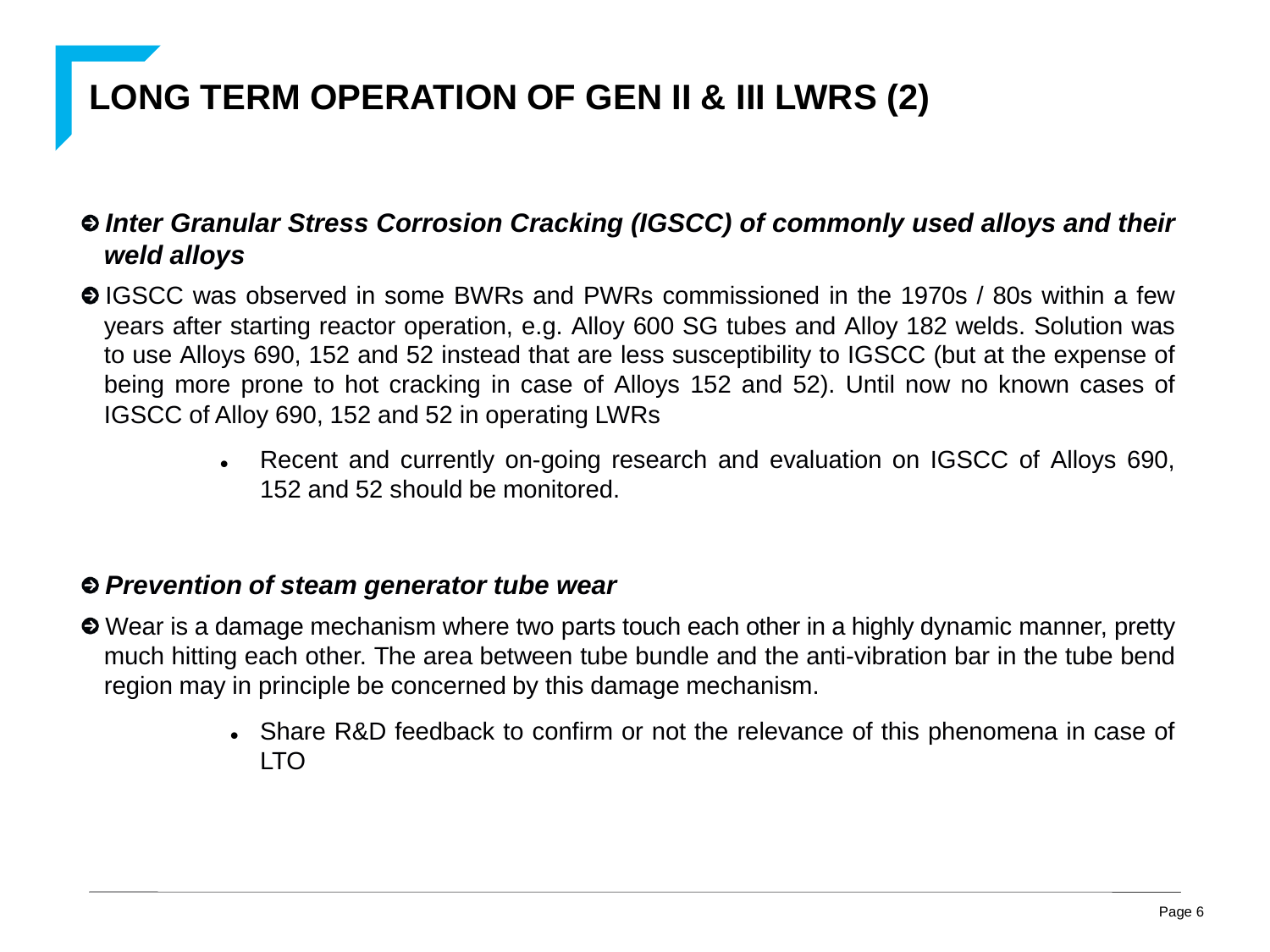## **LONG TERM OPERATION OF GEN II & III LWRS (3)**

#### *Irradiation assisted stress corrosion cracking of reactor internals (IASCC)*

- Reactor internals are exposed to high-energy neutron irradiation and high-temperature reactor coolant. Such an exposure increases the susceptibility of austenitic stainless steels to SCC.
- Two larger R&D projects that covered IASCC were performed, the Horizon 2020 EURATOM funded project SOTERIA in Europe and the Advanced Radiation- Resistant Materials (ARRM) Program of EPRI in the US.
	- Share R&D feedback from these two R&D projects would be an added value.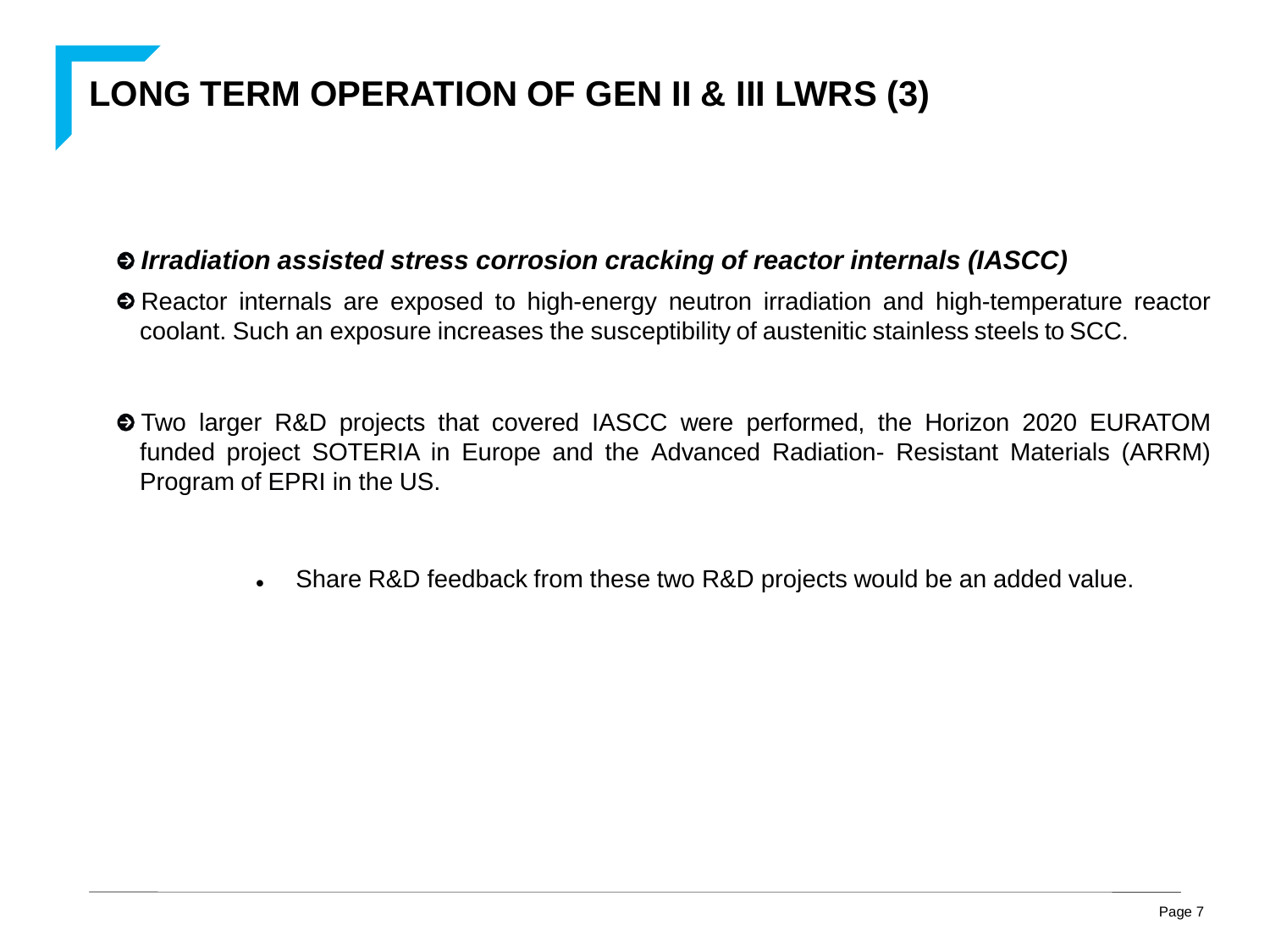# **LONG TERM OPERATION OF GEN II & III LWRS (4)**

## *Fatigue*

- Thermal shock and flow induced vibration induce fatigue degradation mechanism in LWRs. The thermal loads may result from controlled operational conditions such as start-up and shutdowns, load-following, but occur generally where fluids of different temperatures are mixed from stratification of a fluid of different temperatures and a moving free surface.
- Flow-induced vibration of piping can be caused by pressure pulsations, exciting a response in nearby piping due to pumps regime changes by specific multiphase flow regimes and flow frequencies or rapid changes in flow conditions or fluid properties caused by opening valves, cavitation or other large pressure variations.
	- R&D projects on fatigue: Euratom funded projects INCEFA+ (2015-2020) and INCEFA-Scale (2020-2025);
		- A link between the two R&D projects and CEN WS64 could be of added value.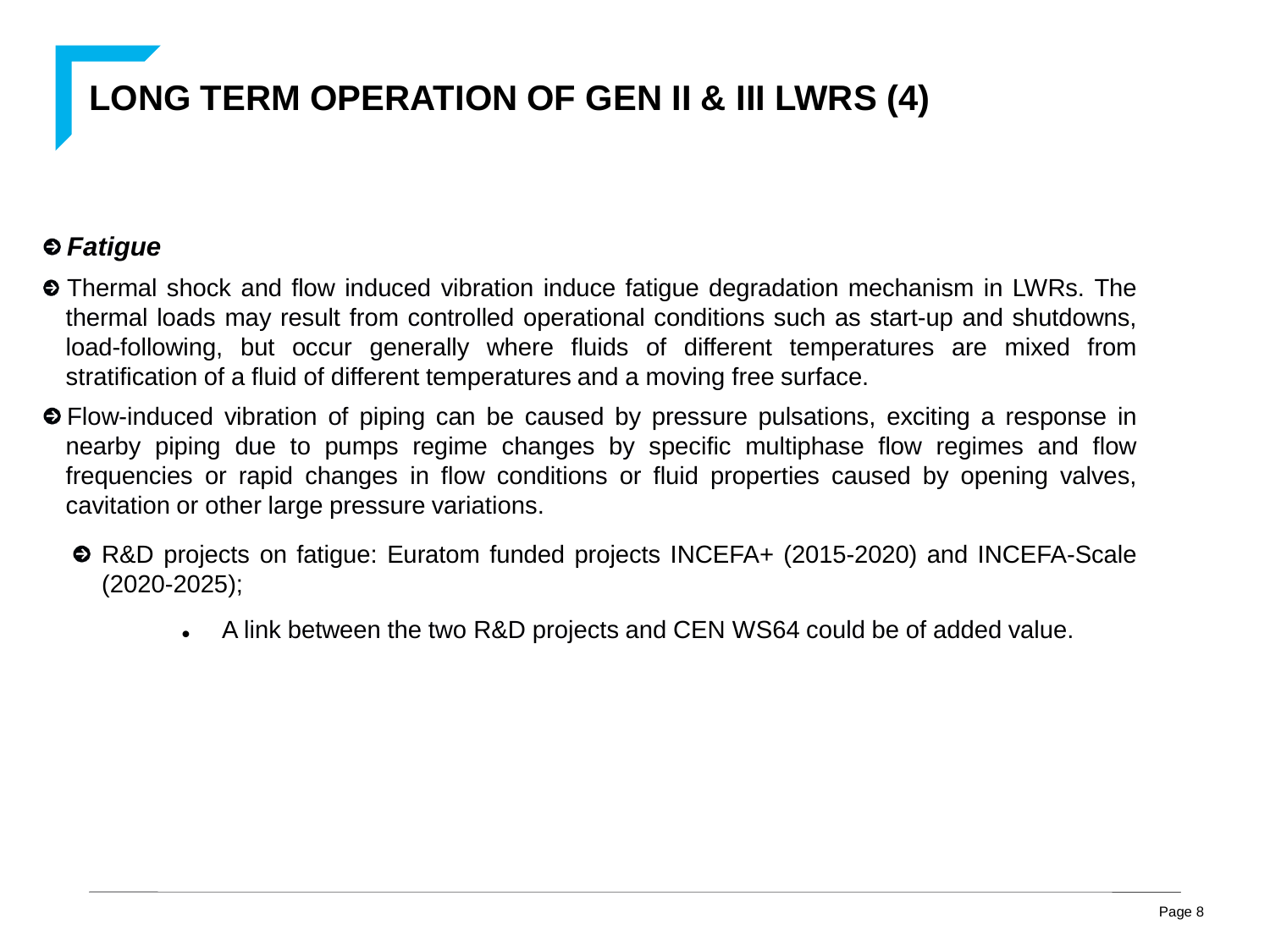## **IN-SERVICE INSPECTION**

### **Purpose of In-service inspection (ISI)**

• ISI and the associated management (repair, component replacement, service monitoring) are one of the pillars of lifetime extension. There is a direct link between the design and plant life management especially for LTO.

#### **Defect geometry for a defect assessment analysis**

- $\odot$  In order to apply the defect assessment method, codes provide methodologies to define the defect geometry, characterization of the shape and the dimensions of the defect. But some information about the interaction between multiple defects seems to be missing.
	- Need studies in order to have some criteria on how to group multiple defects.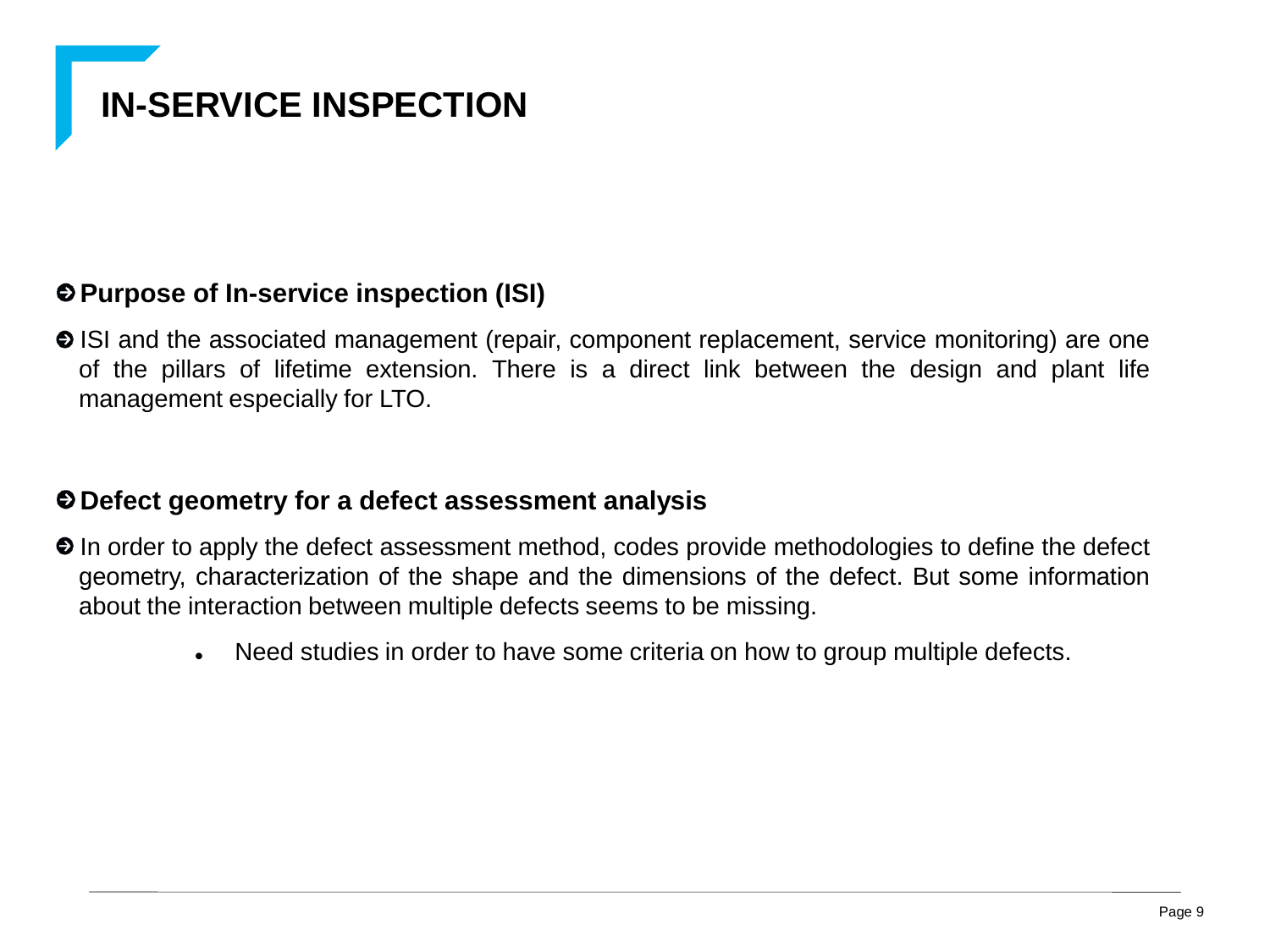# **IN-SERVICE INSPECTION (2)**

### **Fracture assessment**

- Benchmark on fracture assessment (fatigue crack initiation, crack propagation, stability of the surface crack, stability of the through wall crack…) on a pipe line with KTA and RSE-M codes submitted to an internal pressure and bending moment due to thermal expansion. No major differences on the prediction of the fatigue and fracture mechanics.
	- Need going deeper with various examples and experimental results in order to identify more precisely the uncertainties and margins

#### **Reactor Pressure Vessel (RPV) integrity assessment**

- A qualitative comparison of approaches and parameters for RPV integrity assessment performed in 2018 by ETSON.
	- ⚫ Due to the absence of parameters effect quantification, calculation benchmarks in order to better understand the assessment process and margins are needed.
	- ⚫ However, a quantitative study is an added value for design codes.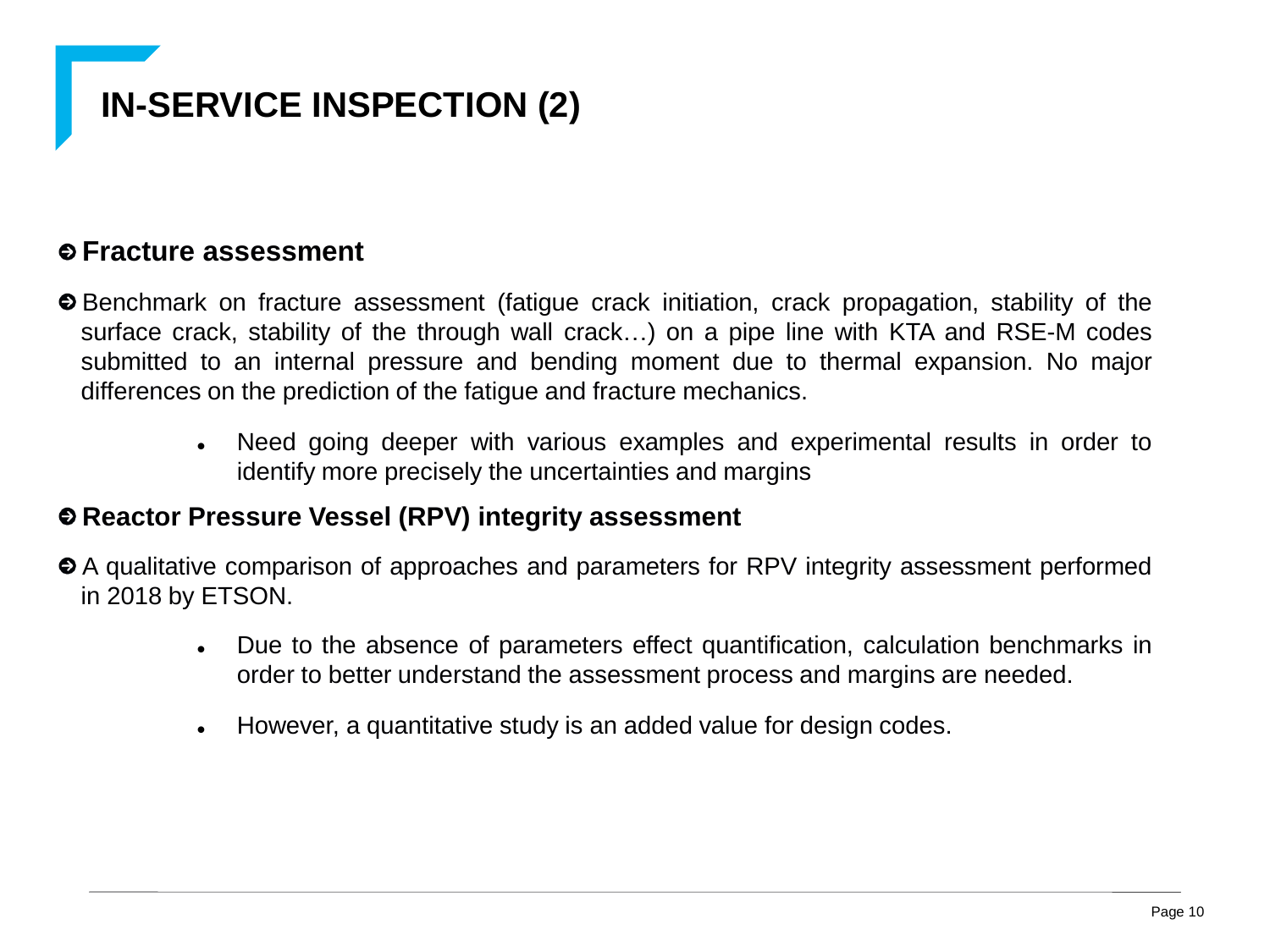## **IN-SERVICE INSPECTION (3)**

### **Break preclusion**

- ⚫ According to European Utility Requirements for LWR Nuclear Power Plants (Vol 2. Chap 4. Section 5.10 Rev. E) 2016, break preclusion is a concept, implemented during the design phase, to deterministically rule out the catastrophic failure of any important pipe (e.g. LBLOCA in main coolant line) from the list of the design events considered for structures and components.
- Implementation of this concept is based on the following items:
	- ⚫ Quality in design (material selection, manufacturing, low stresses, good inspectability);
	- Integrity demonstration (limited crack growth of path-through flaw, safety margins to fracture);
	- Surveillance and monitoring of design basis;
	- ⚫ In-Service Inspection; and
	- Adequate leak detection (with margin)
- ⚫ For each of these items, quantitative or more precise information would be of added value for NC&S